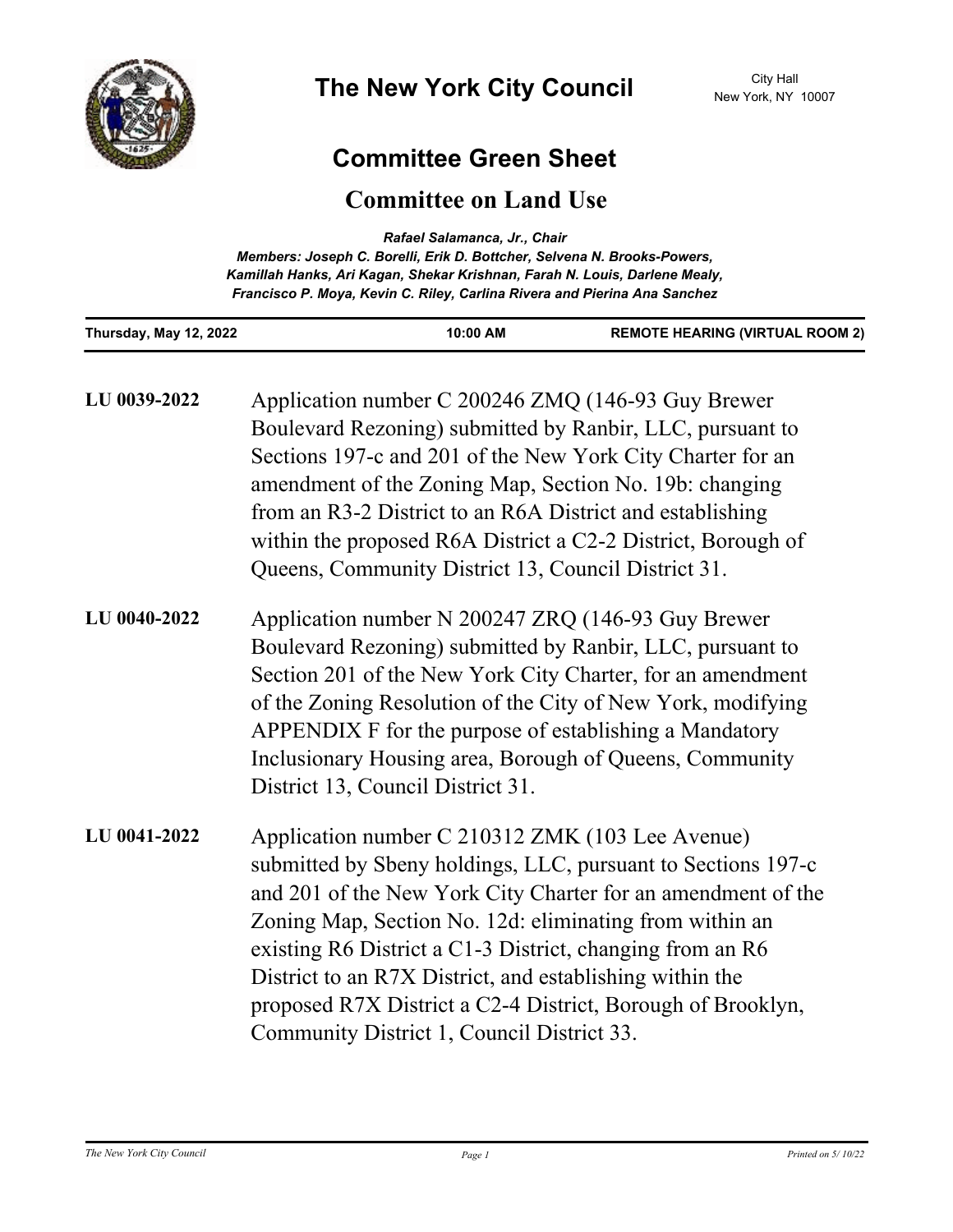| LU 0042-2022 | Application number N 210313 ZRK (103 Lee Avenue)<br>submitted by Sbeny Holdings, LLC, pursuant to Section 201 of<br>the New York City Charter, for an amendment of the Zoning<br>Resolution of the City of New York, modifying APPENDIX F<br>for the purpose of establishing a Mandatory Inclusionary<br>Housing area, Borough of Brooklyn, Community District 1,<br>Council District 33.                                                                                                                                                                                                                                                       |  |
|--------------|-------------------------------------------------------------------------------------------------------------------------------------------------------------------------------------------------------------------------------------------------------------------------------------------------------------------------------------------------------------------------------------------------------------------------------------------------------------------------------------------------------------------------------------------------------------------------------------------------------------------------------------------------|--|
| LU 0046-2022 | Application number C 220209 HAK (Broadway<br>Triangle-Bartlett Crossing) submitted by the New York City<br>Department of Housing Preservation and Development (HPD),<br>pursuant to Article 16 of the General Municipal Law of New<br>York State for the designation of an Urban Development<br>Action Area and an Urban Development Action Area Project,<br>and pursuant to Section 197-c of the New York City Charter<br>for the disposition of such property to a developer to be<br>selected by HPD, for property located at 31 Bartlett Street<br>(Block 2269, Lot 52), Borough of Brooklyn, Community<br>District 1, Council District 33. |  |
| LU 0047-2022 | Application number C 200358 ZMK (2300 Cropsey Avenue)<br>submitted by Cropsey Partners, LLC, pursuant to Sections<br>197-c and 201 of the New York City Charter for the<br>amendment of the Zoning Map, Section No. 28c, by<br>establishing within an existing R6 District a C2-4 District,<br>Borough of Brooklyn, Community District 11, Council<br>District 43.                                                                                                                                                                                                                                                                              |  |
| LU 0048-2022 | Application number C 220050 ZMQ (35-01 Vernon<br>Boulevard Rezoning) submitted by Agayev Holding, LLC,<br>pursuant to Sections 197-c and 201 of the New York City<br>Charter for an amendment of the Zoning Map, Section No. 9a,<br>changing from an R5 District to an M1-4/R7A District and<br>establishing a Special Mixed Use District (MX-23), Borough                                                                                                                                                                                                                                                                                      |  |